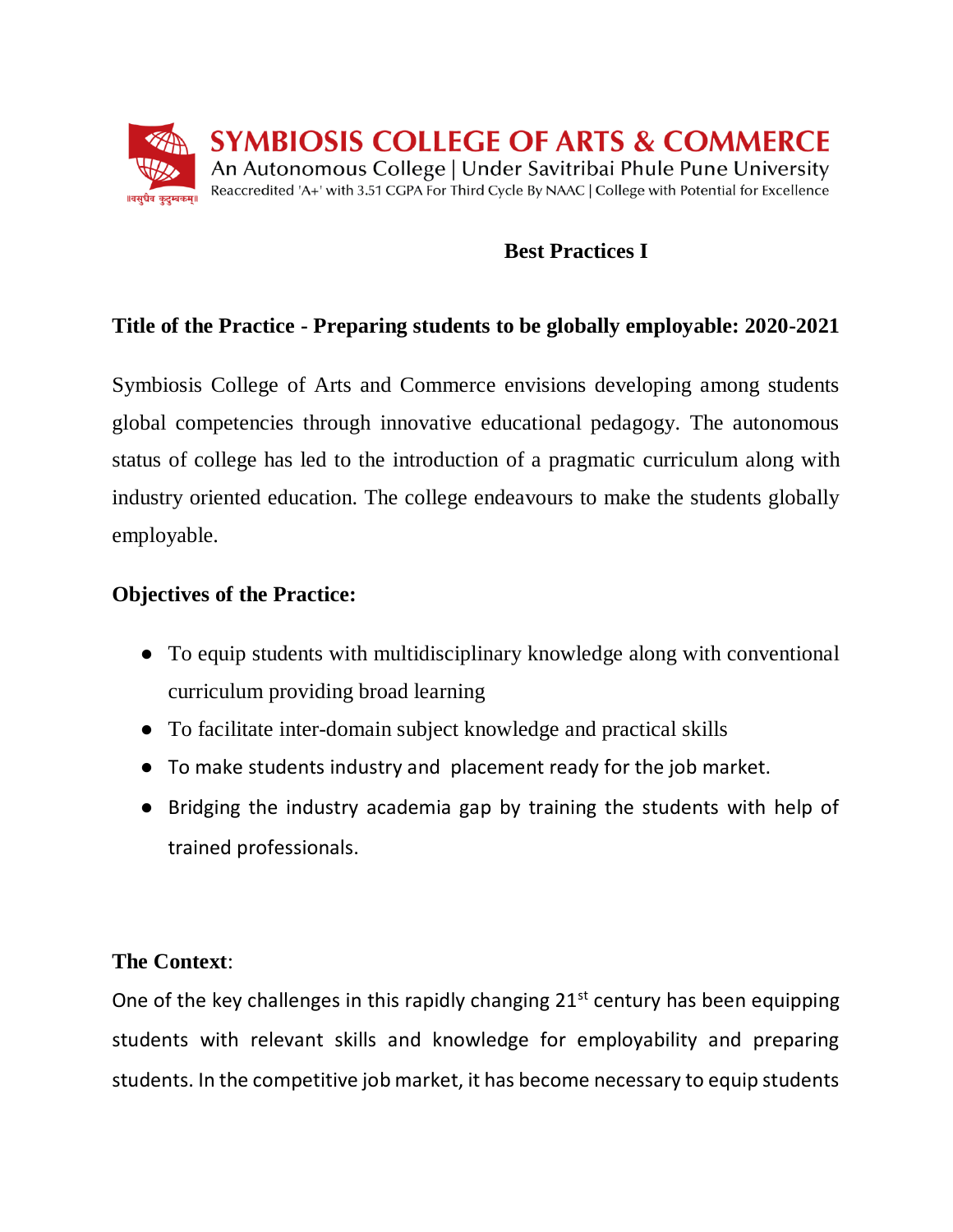with employability skills .Employability and creating future ready leaders has been one of the key focus areas where the college is concerned. The college has been proactive in generating employability by introducing liberal arts education, integrating globally recognized professional degree such as ACCA with B.Com ( known as Specialization in Accounts and Finance), various courses run by Centre for Skill Development, and an active Placement Cell.

The hallmark of liberal arts education led by the SCLA is a favourable teacher – student ratio, interning opportunities, exposure to inter-disciplinary education, creative and critical thinking. It is a wholesome program which takes care of intellect, emotions and ethics. It imparts education through varied innovative methods

ACCA: Aims at making students ready for being globally employable. This professional degree is recognized in 176 countries that aims at imparting strategic thinking, technical skills and professional values. Upon completion of this degree the students get professional qualification.

Placement Cell: has an active placement cell which conducts regular placement drives with companies of global reputation. It guides , trains and supports students by ensuring a smooth flow by assisting group of recruiters and students.

Centre for Skill Development has focusses on creating domain specific, critical and soft skills which are oriented towards making students industry ready.

#### **The Practice:**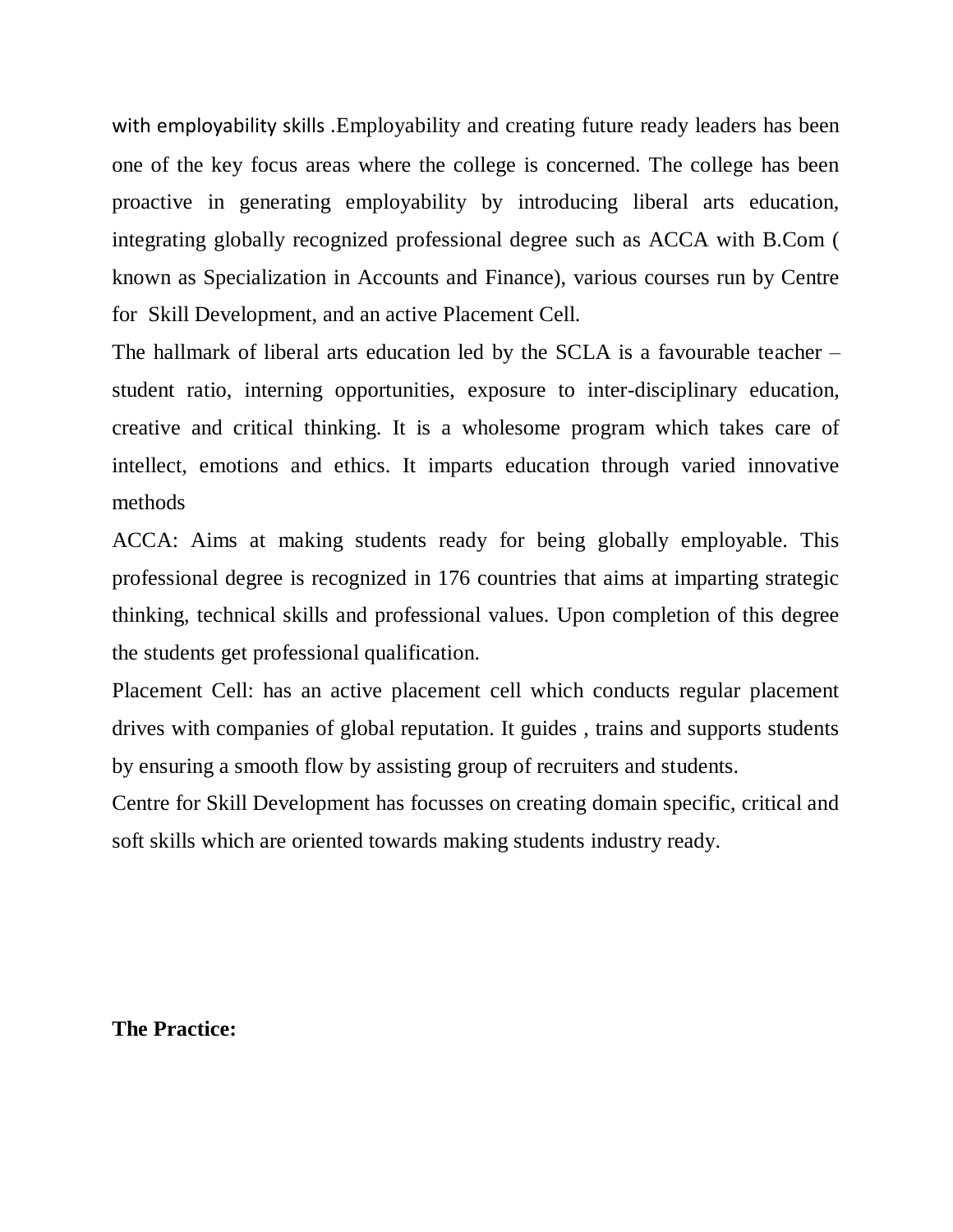- **Innovative Evaluation Methodology:** Rote learning is not a criterion. Students are evaluated continuously on the basis of their class performance, assignments and research. Application of concepts through role playing, project reports, problem solving, analyzing data, forecasting, projecting and live case studies are the methods used in these centres. Evaluation methodology is such that it checks all dimensions of a students' personality. The centres promote interactive mode of teaching learning process through debates and discussions. Workshops, Field Visits and Guest Lectures are conducted along with Interactive seminars, outdoor sessions, group discussions, team learning through projects and assignments ,faculty and students exchange program, brainstorming, art and music,self-learning through library reference , Internships and audio-visual aids.
- **Interdisciplinary Approach**: Engaging students and helping them to develop knowledge, insights, problem solving skills, self-confidence, self-efficacy, and a passion for learning are common goals that educators bring to the classroom, and interdisciplinary instruction and exploration promotes realization of these objectives.
- **Faculty :** The faculty for the courses of various centres is a mix of in house faculty and visiting faculty who are known for their expertise ranging from established academicians to professionals and industry experts.
- **Types of Courses: SCLA :The courses offered are from 4 main streams namely Humanities, Literature and Language , Sciences and Performing Arts.** • Student- Centric: Student-centred learning aims to develop learner autonomy and independence by putting responsibility for the learning path in the hands of students by imparting them with skills and basis on how to learn a specific subject. E.g.: Environmental Outdoor Studies, Sports Psychology,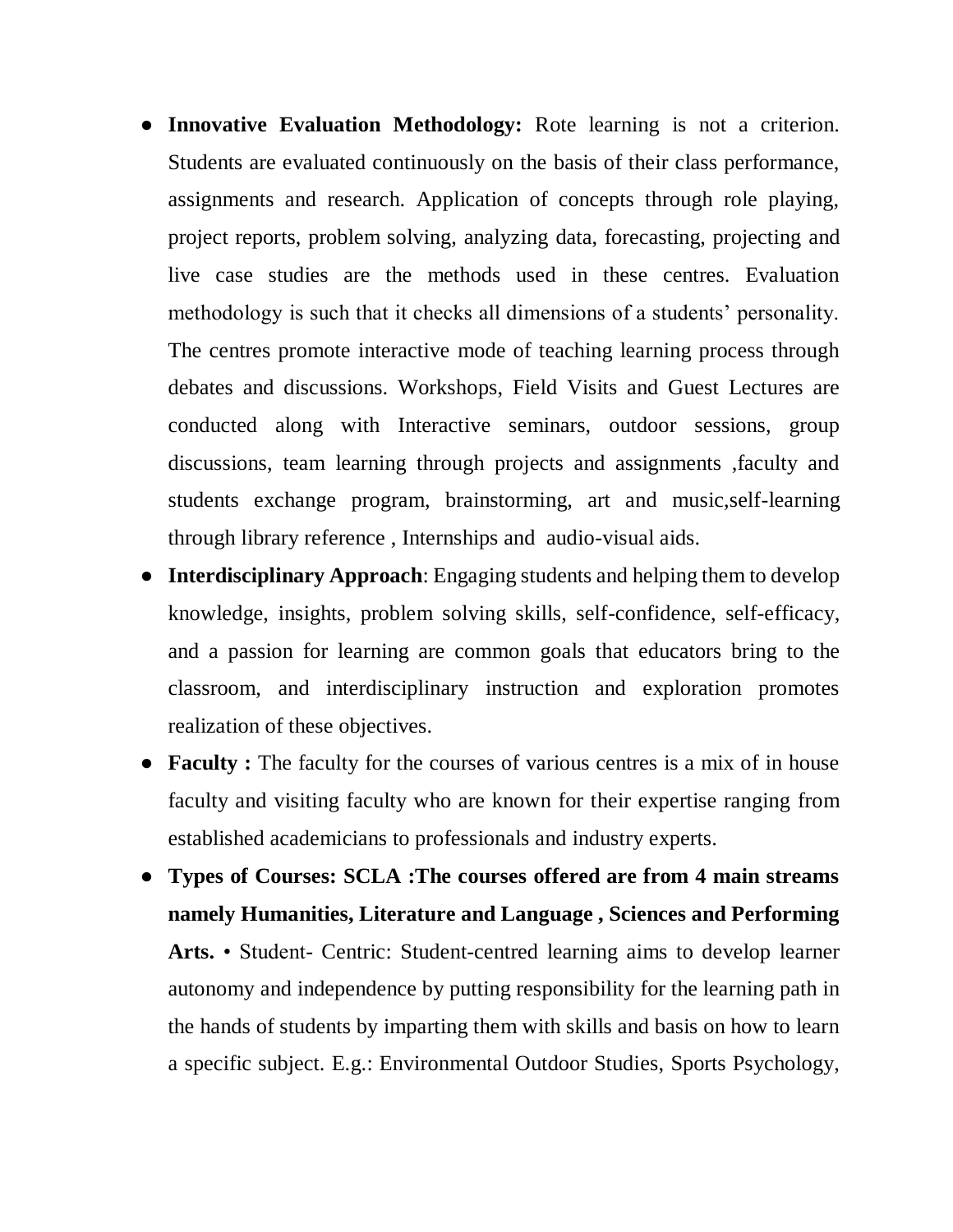Design Thinking for Innovation, Comparative Mythology : East and West, Learning to Unlearn, LGBTQ .

● To make interdisciplinary part of the regular curriculum, B.Com Interdisciplinary was initiated in 2020-21.

Centre for Skill Development : organises certificate courses for developing industry readiness skills such as Campus to Corporate, Digital Marketing, Microsoft Excel, Professional retail Banking and Soft skills.

#### **Evidence of success**

- The Degree with Honours programme commenced in the year 2014 with 219 students. In a span of a few years the strength has scaled up to a total of 535 students. Thus enrolment has almost increased by nearly 60%.
- The Symbiosis Centre for Liberal Arts which started with six courses in 2006 and has now increased to thirty six courses. The student enrolment has also increased to 610 students. Students not only from our college but also those from neighbouring college have been enthusiastically enrolling for the courses. It's success, inspired parent body to start a four-year degree programme in Liberal Arts by establishing a new Institute viz. 'Symbiosis School for Liberal Arts' under the aegis of Symbiosis International University  $(SIU).$
- SCAC is the only college from the Western Zone which has been chosen as a partner of the Skill Academy of ACCA.
- The passing percentage of students opting for the ACCA integrated course in SCAC is higher than the average world passing percentage.
- The placement cell has been successful in attracting Globally known companies that have recruited our students . These include Deloitte USI, Ernst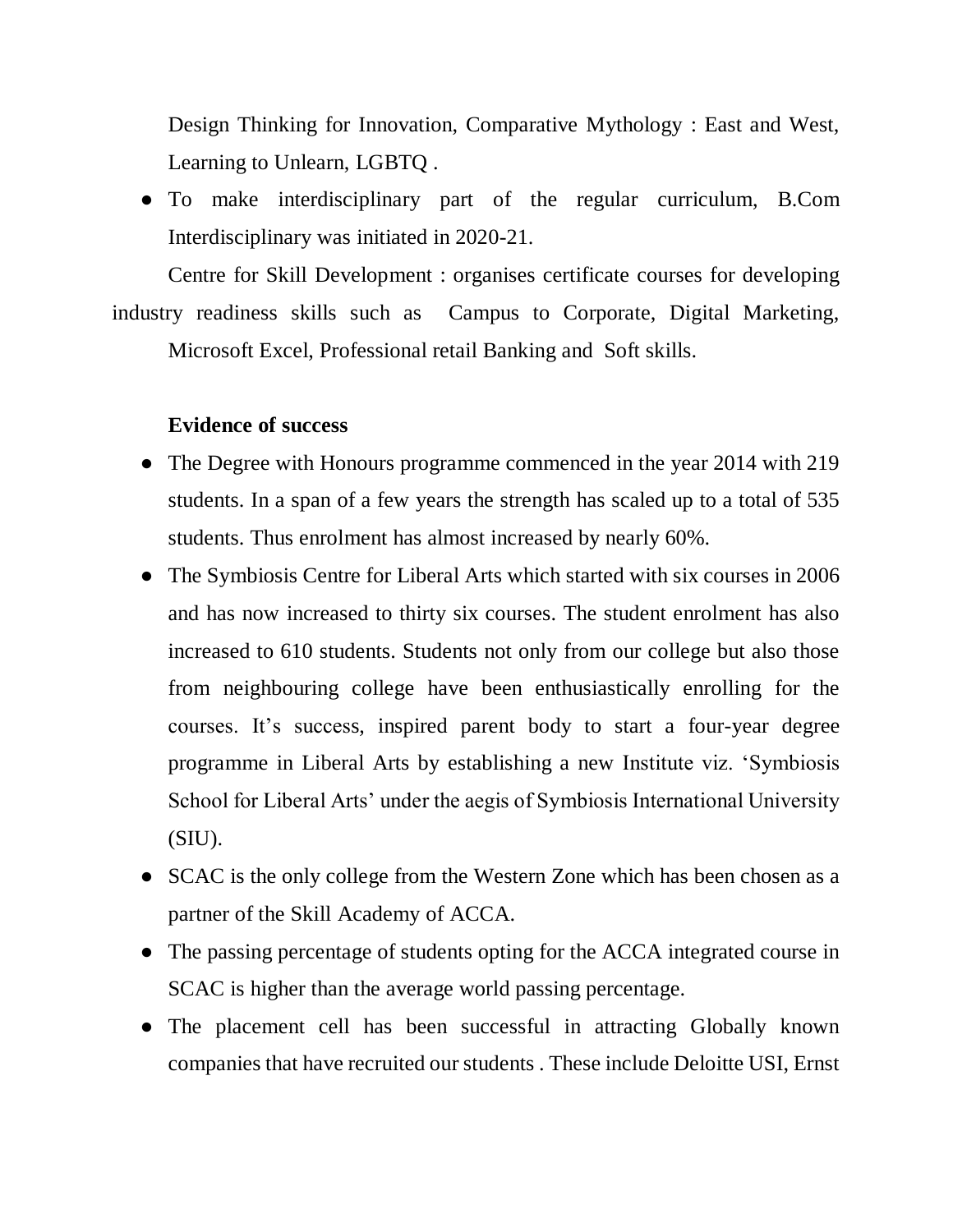and Young, GDS, Honeywell, Credit Suisse, Northern Trust, Deutsche Bank, ICICI Prudential, Federal Bank among others.

- **Problems encountered and Resources required:** Problems encountered In the age of specialization and a utilitarian attitude towards higher education it is a challenge to motivate students and parents to explore areas and fields of knowledge beyond their chosen fields.
- **Resources required** 1.Physical infrastructure 2.Qualified, versatile and dynamic faculty 3.Administrative and financial support

Extra Notes :

Position and Designation offered to students: positions such as audit assistant, financial associate. LPA – 6.9 lakhs.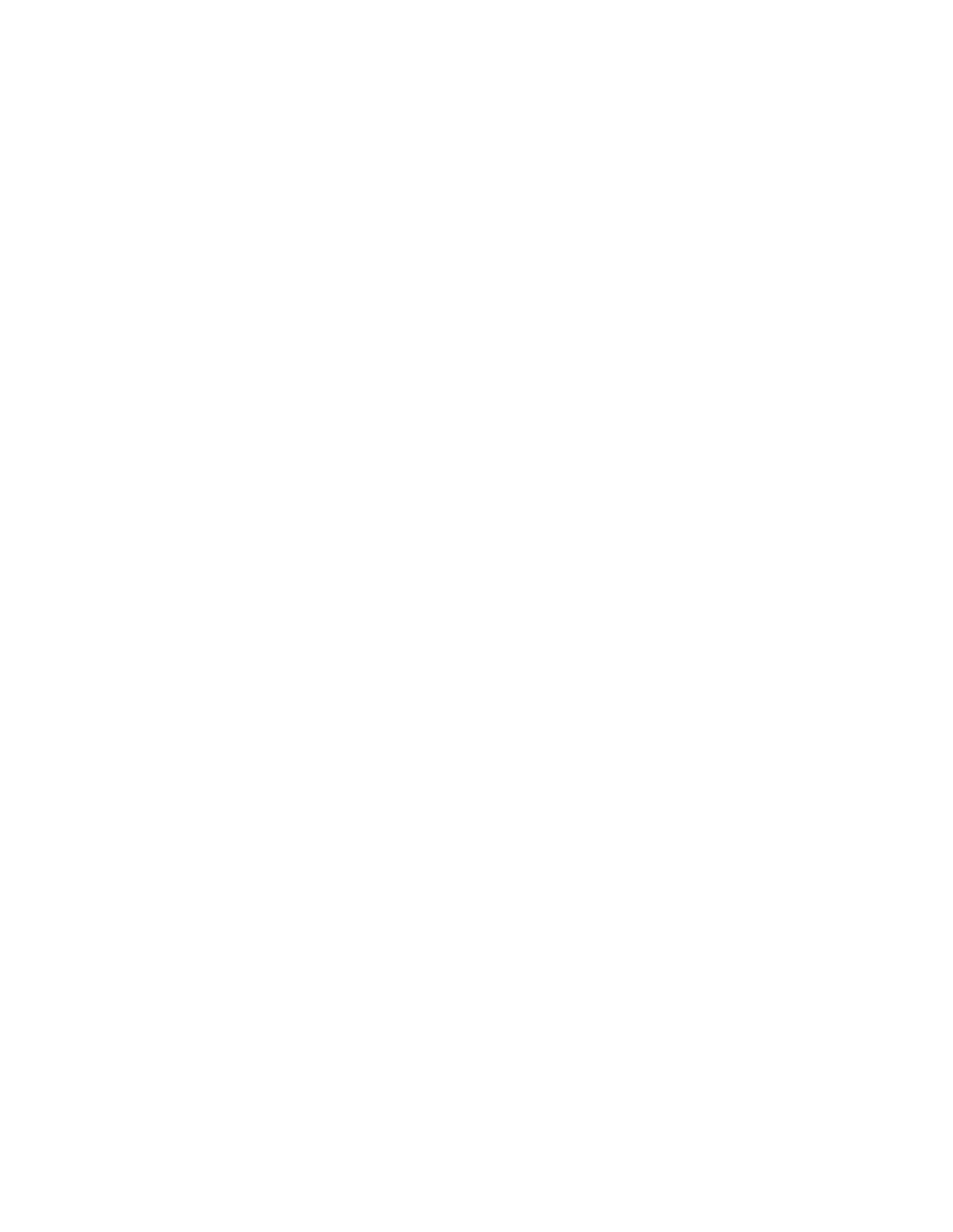

# **Best Practices II**

### **Title of the Practice**

### **Internationalisation: International Initiatives**

**Objectives of the Practice** :Our Institution believes that International Initiatives gives exposure to our faculty and students to look at education from a global perspective. The objectives of this practice are:

• To promote international education and to integrate internationalization into current, future strategic institutional objectives and initiatives.

•To expose students to multicultural diversity thereby enriching learning experience in the college.

• To help international students and faculty bring their own global experience to Symbiosis

- To help students develop a global perspective.
- To facilitate faculty exchange programme.
- To undertake joint research projects .

# **The Context** :

International Initiatives has been encouraged at the Symbiosis College of Arts Commerce since its inception, as the dream of our founder director Dr. S.B. Mujumdar has been Vasudhaiva Kutumbakkam.

A globalised approach to education is the need of the hour with the advancement in the field of technology. The world has come much closer virtually creating a global village and Symbiosis, therefore, endeavours towards internationalisation of resources curriculum and collaborations. Since the college went in for autonomy from the academic year 2012 onwards. Autonomy gives us greater freedom in terms of designing curriculum from a global perspective, offering courses that appeal to foreign students, arrange for faculty and student exchange programs as also granting of credits.

# **The Practice:**

• The college welcomes international students from different countries.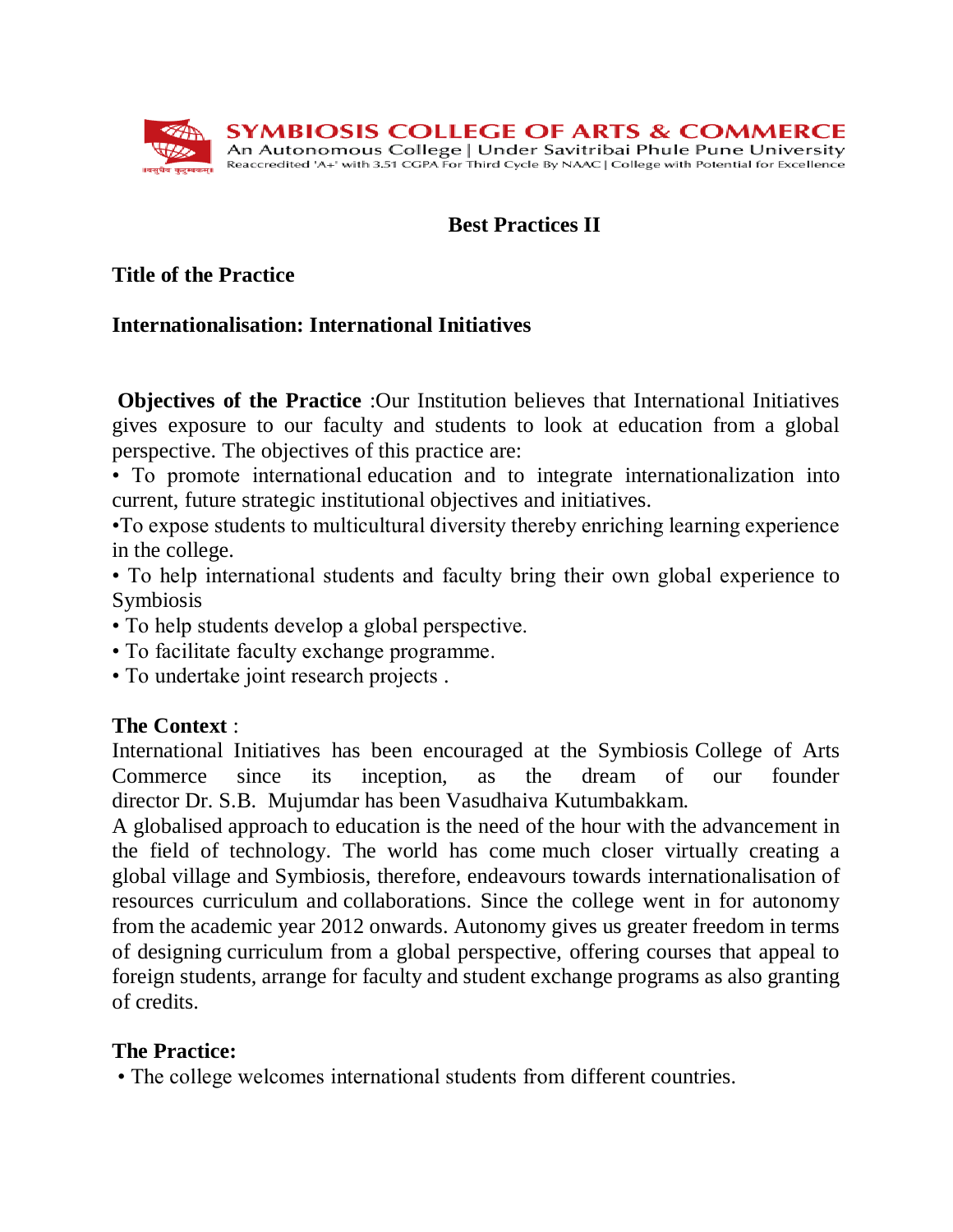• The college has created an International Initiative Cell which organises programmes that promote inter-culturalism exchange programmes for students and faculty that helps in the exchange of ideas between scholars from various geocultural backgrounds.

• Under the scholars-in-residence programme, Professors from foreign universities visit the college and engage lectures and conduct seminars for the students and faculty.

• Seamless admission to Master's Programme at the Kedge Business School, Marseille,France.

• The college library has a subscription to the international database,JSTOR, EBSCO etc.

• Faculty members have been invited as chairpersons, resource persons and presented papers in international conferences abroad. Faculty have been nominated to international bodies and are on the editorial board of international journals. • Faculty has received an international fellowship to provide international exposure to teachers, they are given incentives to attend workshops/conferences/seminars abroad including duty leave and registration fees.

### **Highlights of the Best Practice:**

- An online conference on Information Literacy & Democracy was conducted on 19th and 20th June 2020 by Hildesheim University Germany. Dr Tessy Thadathil conducted a session along with Dr Joachim Griesbaum & Ms Sophie Marz on Learning intercultural aspects of information literacy: An experiential experiment involving German and Indian students.
- The Institute of Information Science and Language Technology University of Hildesheim Germany and Symbiosis College of Arts & Commerce Pune conducted a collaborative course on Intercultural perspectives of Information Literacy where 7 German and 14 Indian students participated and this was funded by the German Academic Exchange Service DAAD and the Federal Ministry of Education & Research. This was from Nov 2020 to Jan 2021
- Online students conference was organised on Intercultural Perspectives of Information Literacy on  $30<sup>th</sup>$  Jan 2021 organised jointly by Hildesheim University and Symbiosis College of Arts & Commerce
- A webinar was conducted on April  $27^{\omega}$  2021 by Ms Philomena Leung of Macquirie University Australia for the students of ACCA on career advice for ACCA students
- A Talk was conducted on December 2, 2020 at 6:30 PM IST. titled, "Harry and Leta Hollingworth: The Husband and Wife who Saved Coca-Cola." by Anita M. Meehan, Ph.D. Professor Emeritus, Kutztown University of Pennsylvania PA Director for Penn HUB, PA-India Higher Education Initiative
- In collaboration with Symbiosis College of Arts and Commerce and the Kutztown University of Pennsylvania a Mini Lecture Series was conducted using the online Zoom platform on  $23^d$ ,  $25^d$  and  $30^d$  March 2021. Various topics from the field of Psychology were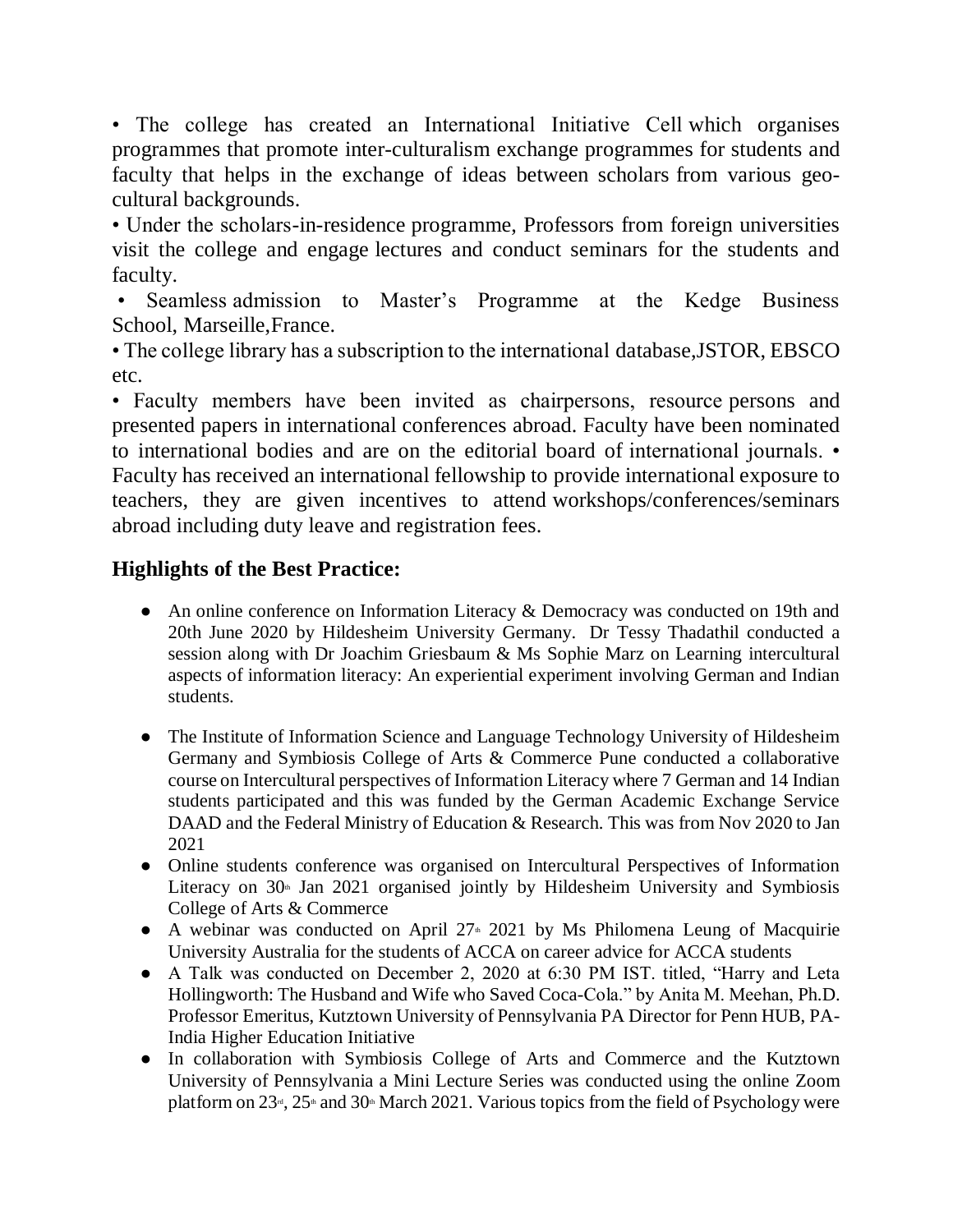presented by the esteemed faculty from Kutztown University of Pennsylvania and Symbiosis College of Arts and Commerce, Pune, India. The purpose of this initiative was to help the students of both the institutes to know about various fields of Psychology. Prof. Dr. Gregory Shelley, Chair Department of Psychology Kutztown University, Pennsylvania, Prof. Dennis Rains, from Kutztown University, Pennsylvania, and Prof. Dr. Alpana Vaidya from Symbiosis College of Arts and Commerce, Pune, India conducted the lectures for the students.

#### **Evidence of Success:**

- Dr. Joachim Griesbaum, Dr Tessy Thadathil & Ms Sophie Marz contributed an article on Learning Intercultural aspects of Information Literacy which was published in the Quaterly dossier on Internationalization of Higher education of the Symbiosis eXpress IntlEd on *'Advancing Internationalisation through Blended Learning'* October 2020.This contribution reports on a joint learning endeavour of the Symbiosis College of Arts & Commerce and the Institute of Information Science and Language Technology at the University of Hildesheim, carried out in the winter 2019-20
- 4 of our liberal arts students are on a yearlong student exchange program to Hildesheim University under Erasmus Plus namely Noopur Patil, Siddharth Keshan, Sanyukta Shrotri, Janhavi Rathod
- Dr. Shubhada Tamhankar was invited by Kedge Business School, Marseille France as visiting faculty to deliver 30 hours of teaching on the topic "Ecopreneurship and Green Business Model" at the International seminar from March 15 to Mar  $19<sup>th</sup>$ , 2021.
- Our college collaborated with the Varna University of Management, Bulgaria for the 5th International Ph.D. Seminar held from 7th-10th September 2020. The seminar was organized in online mode and received an overwhelming response from the Ph.D. scholars and students. The following 3 students of our college received the Best Research Paper Award:

Komal Dhiwar- MA guided by Dr.Marcelle Samuel Anya Jamwal- TY B.Com guided by Dr.Tessy Thadathil Gururaj Sharma-TY B.Com guided by Dr. Sharayu Bhakare

#### **Problems encountered:**

- Raising funds to meet costs of educational programmes offered by International Universities and Institutions.
- Additional Notes: Symbiosis College of Arts and Commerce and the Kutztown University of Pennsylvania a Mini Lecture Series was conducted using the online Zoom platform and following topics were discussed-on  $23<sup>rd</sup>$ ,  $25<sup>th</sup>$  and  $30<sup>th</sup>$  March 2021.